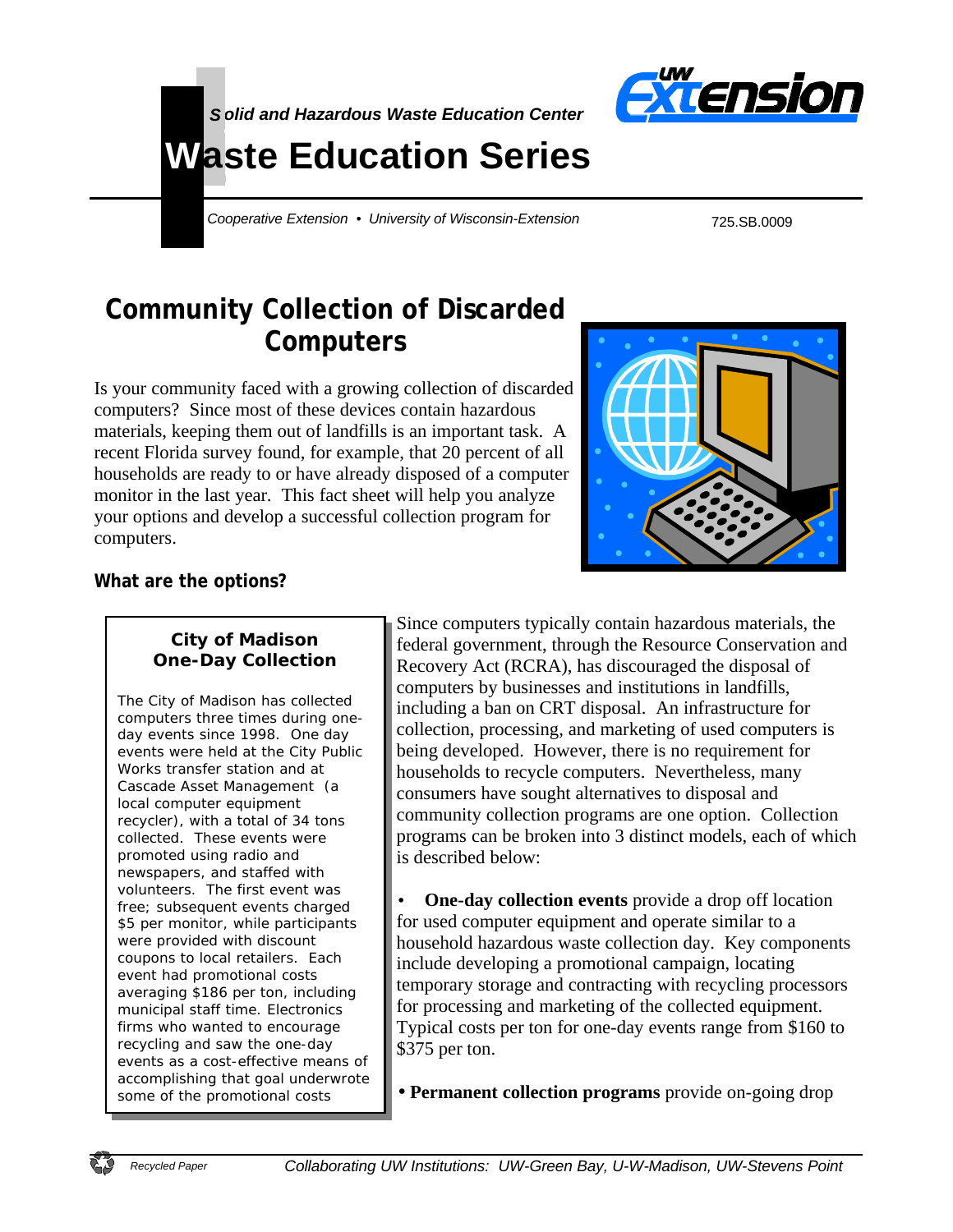#### **City of Milwaukee and Waukesha County Collections**

Both the City of Milwaukee and Waukesha County have implemented permanent drop off programs for used computer equipment. These programs are sited at permanent public works recycling drop off centers and use the WI Department of Corrections for processing and marketing. Advertising is provided through normal municipal correspondence, special recycling notices, web information and newspaper inserts. In the first two months of operation of these programs, an average of 16 cubic yards/month of material was collected from the Waukesha County sites.

#### **City of San Jose, CA – Retail Collection**

San Jose piloted a month long retail collection program in October 1997. Three electronics outlets were utilized, with over 80% of all material collected from the vendor providing full corporate support. About one third of all material collected was monitors, half of which could not be resold. Total cost per ton was \$584. Corporate sponsors also reported increased sales due to end-users' browsing following equipment dropoff.

off services for consumers. These programs typically contract with a computer equipment recycler to provide convenient locations. Also common to these programs is the usage of existing municipal drop off locations. Typical costs per ton for permanent collection programs are difficult to determine since computer collections are often an adjunct to existing programs.

• **Corporate retail take back programs** utilize retail office supply or electronic retailer outlets as collection locations. Full corporate support, including aggressive advertising by the retailers is critical to the program's success. Typical costs per ton for this type of program range from \$142 to \$584 per ton collected.

# **What are the pros and cons of each approach?**

Below is a criteria analysis matrix, which can be used to analyze your community's computer recycling options. Ratings can be

| <b>Computer Recycling Analysis Matrix</b>               |                  |                                |                     |  |  |
|---------------------------------------------------------|------------------|--------------------------------|---------------------|--|--|
| $(1 = \text{not important } 5 = \text{very important})$ |                  |                                |                     |  |  |
| Criteria                                                | One day<br>event | <b>Permanent</b><br>collection | Retail<br>take back |  |  |
| Cost per ton                                            |                  |                                |                     |  |  |
| Promotion and                                           |                  |                                |                     |  |  |
| Location availability                                   |                  |                                |                     |  |  |
| Volunteer/staff needed                                  |                  |                                |                     |  |  |
| User fee charge                                         |                  |                                |                     |  |  |
| Local government                                        |                  |                                |                     |  |  |
| Corporate support                                       |                  |                                |                     |  |  |
| <b>Total score</b>                                      |                  |                                |                     |  |  |

weighted based upon your local conditions and scores adjusted accordingly to best meet your community's recycling needs.

# **What are the environmental considerations?**

As long as computer equipment is collected for recycling, materials generated are exempt from Wisconsin's hazardous waste rules and do not have to be manifested. However, municipalities should ensure that collection is accomplished in an environmentally sound method, including ensuring all collected equipment is stored under cover, care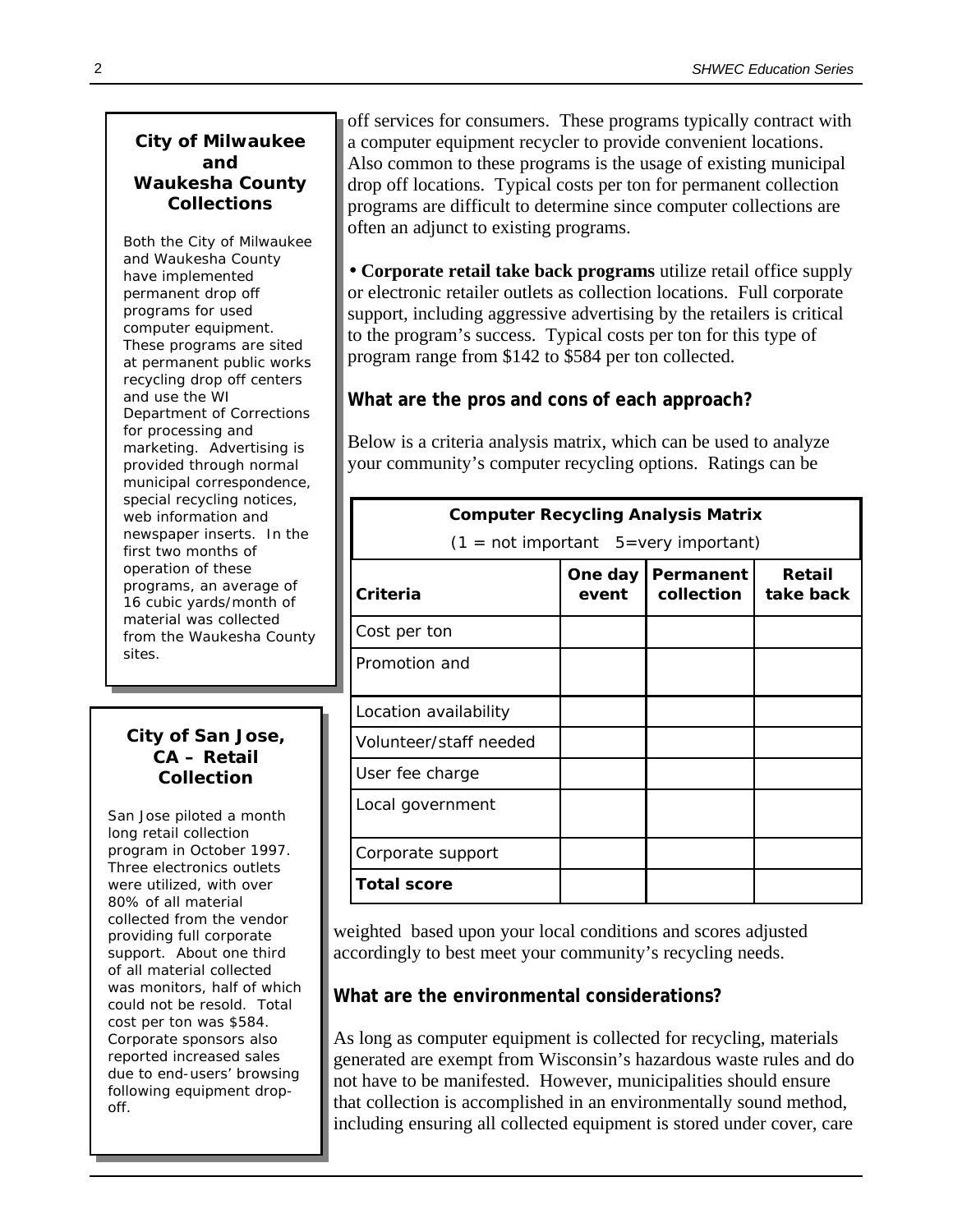is taken not to break CRT monitors, and that an environmentally responsible processor is used to handle end disposal.

|                                                                                                                                                                                                                                                                                                     | Value of Demanufactured Computer and Monitor                     |                        |                   |
|-----------------------------------------------------------------------------------------------------------------------------------------------------------------------------------------------------------------------------------------------------------------------------------------------------|------------------------------------------------------------------|------------------------|-------------------|
| What happens to used<br>computer equipment?                                                                                                                                                                                                                                                         | Recyclable<br>commodity                                          | % of PC<br>(by Weight) | Value per<br>Unit |
| Markets for computer equipment and<br>scrap vary greatly, due to the wide<br>variety of materials used, as well as<br>constant technological changes to<br>produce more powerful computers.<br>The table to the right provides a<br>rough break down of some of the<br>materials from a typical PC. | Sheet Iron                                                       | 37.41%                 | \$0.67            |
|                                                                                                                                                                                                                                                                                                     | <b>Mixed Plastic</b>                                             | 14.22%                 | \$0.18            |
|                                                                                                                                                                                                                                                                                                     | Precious metal                                                   | 4.28%                  | \$4.37            |
|                                                                                                                                                                                                                                                                                                     | Power Supplies                                                   | 8.39%                  | \$0.16            |
|                                                                                                                                                                                                                                                                                                     | Aluminum/                                                        | 4.87%                  | \$0.23            |
| Note that this table does not take into<br>account actual costs incurred by the<br>recycler for dismantling equipment<br>or shipping costs.                                                                                                                                                         | Mixed dirty                                                      | 0.002%                 | \$0.01            |
|                                                                                                                                                                                                                                                                                                     | <b>Ribbon Cables</b>                                             | 0.60%                  | \$0.03            |
| Where can I turn for help?                                                                                                                                                                                                                                                                          | <b>External Cables</b>                                           | 1.28%                  | \$0.08            |
| Below are a number of resources that                                                                                                                                                                                                                                                                | Mixed dirty scrap                                                | 0.13%                  | \$0.00            |
| can help with used computer<br>collections.                                                                                                                                                                                                                                                         | CRT, leaded glass                                                | 21.11%                 | \$0.33            |
| Local markets for used computer<br>$\bullet$                                                                                                                                                                                                                                                        | Copper                                                           | 2.16%                  | \$0.11            |
| equipment change almost daily;<br>the most current listing is                                                                                                                                                                                                                                       | Low value boards                                                 | 5.43%                  | \$0.26            |
| available from the Wisconsin                                                                                                                                                                                                                                                                        | <b>Total Value</b>                                               |                        | \$6.43            |
| DNR web site at http://www.dnr.<br>state.wi.us/org/aw/wm/recycle/                                                                                                                                                                                                                                   | Source: Cascade Asset Management, LLC, Madison, WI, August, 2000 |                        |                   |
| md/marketsdirectory.htm or by<br>calling your regional recycling specialist                                                                                                                                                                                                                         |                                                                  |                        |                   |

calling your regional recycling specialist.

• Wisconsin Department of Corrections provides collection and processing services from municipal drop off locations, as well as schools and state

institutions. Call 608-246-7920 for pick-up service information.

- Wisconsin Department of Natural Resources provides regulatory and technical assistance with computer recycling.
- Municipal program contacts include:

Dane County Department of Public Works John Reindl at 608-266-4018

City of Madison DPW George Dreckmann at (608) 267-2626

#### **Handling Broken Screens**

Computer screens may be broken, either in shipment or while being handled. Since these screens contain lead, care should be taken to carefully sweep up the glass and include it with other glass materials going to recycling. Health impacts are negligible, since the lead will remain contained within the glass.